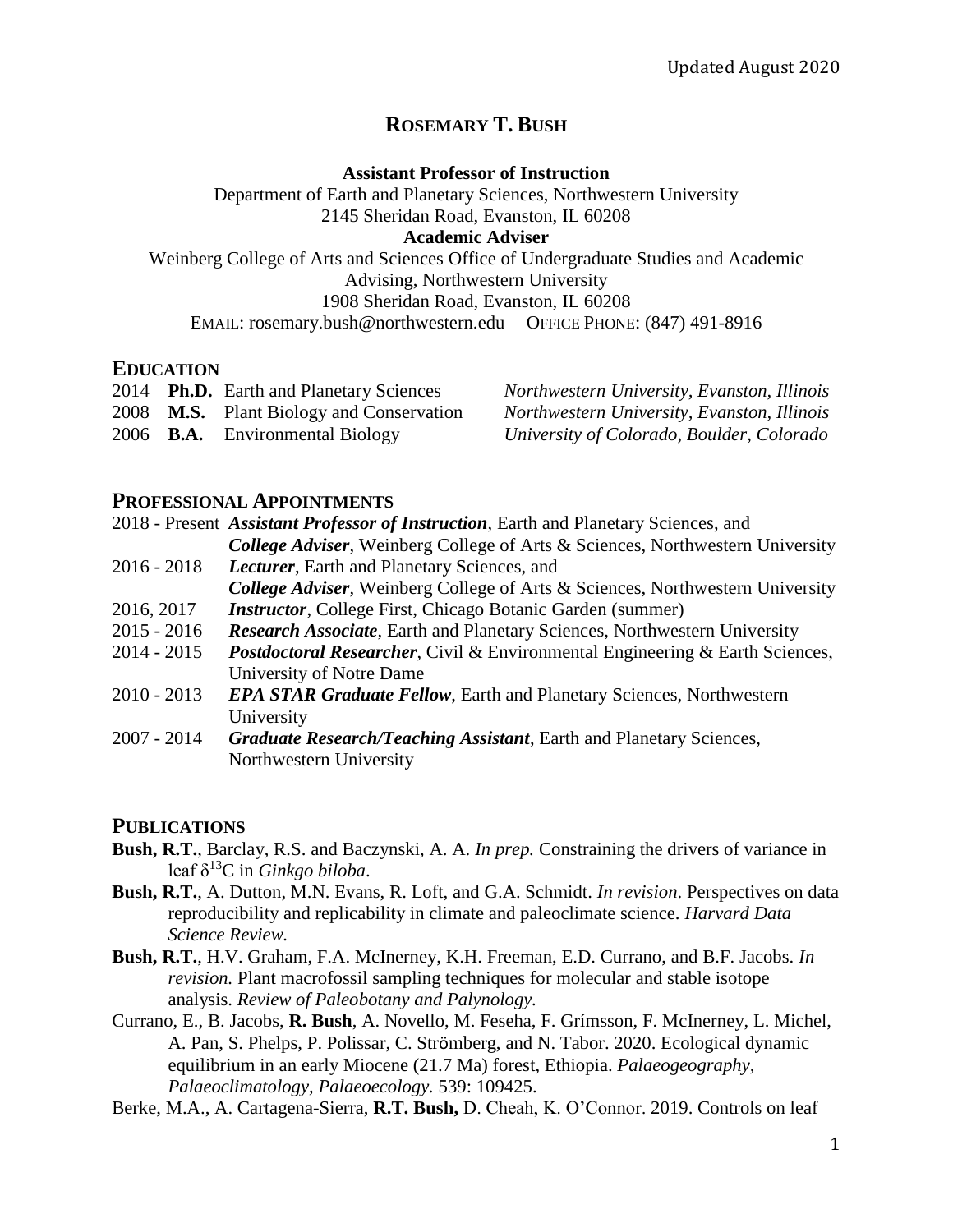wax fractionation and  $\delta^2$ H values in tundra vascular plants from western Greenland. *Geochimica et Cosmochimica Acta* 244:565-583.

- **Bush, R.T.**, J. Wallace, E.D. Currano, B.F. Jacobs, F.A. McInerney, R.E. Dunn, and N.J. Tabor. 2017. Cell anatomy and leaf  $\delta^{13}C$  as proxies for shading and canopy structure in a Miocene forest from Ethiopia. *Palaeogeography, Palaeoclimatology, Palaeoecology* 485:593-604*.*
- **Bush, R.T.**, M.A. Berke, and A.D. Jacobson. 2017. Plant water  $\delta$ D and  $\delta^{18}$ O of tundra species from West Greenland. *Arctic, Antarctic and Alpine Research* 49(3):341-358.
- **Bush, R.T.** and F.A. McInerney. 2015. The effect of temperature and C<sub>4</sub> abundance on *n*-alkane chain-length distributions across the central USA. *Organic Geochemistry* 79:65-73*.*
- **Bush, R.T.** and F.A. McInerney. 2013. Leaf wax *n*-alkane distributions in and across modern plants: Implications for paleoecology and chemotaxonomy. *Geochimica et Cosmochimica Acta* 117: 161-179.
- **Bush, R.T.**, T.R. Seastedt, and D. Buckner. 2007. Plant community response to the decline of diffuse knapweed in a Colorado grassland. *Ecological Restoration* 25: 169-174.

#### **COURSES TAUGHT**

EARTH 390: Special Topics: Paleobiology, Northwestern University (Winter 2020) ENVR\_SCI 201: Earth: A Habitable Planet, Northwestern University (Spring 2018, 2019) Environmental Science 101: Man and Environment 1, Wilbur Wright College (College First, Summer 2016, 2017)

## **UNIVERSITY AND PROFESSIONAL SERVICE**

| $2020$ – Present | GeoEquity Anti-Racism Pillar member, Dept. of Earth and Planetary     |
|------------------|-----------------------------------------------------------------------|
|                  | <b>Sciences</b>                                                       |
| $2019$ – Present | Member, Curriculum Transition Committee, Weinberg College             |
| $2017$ – Present | Member, Advisors Working Group, Associate Provost of Undergraduate    |
|                  | Education                                                             |
| $2018 - 2019$    | Member, Advising Systems Committee, Weinberg Advising Office          |
| $2017 - 2019$    | Member, Diversity and Inclusion Committee, Weinberg Advising Office   |
| $2014 - 2015$    | Member, Notre Dame Women's Postdoc Committee                          |
| $2012 - 2013$    | Student Panelist, Northwestern University Diversity Council's Faculty |
|                  | Recruitment and Retention working group                               |
| April 2012       | Panelist, Northwestern Undergraduate PhD Preparation Program          |
| October 2011     | Recorder, NSF SEES Workshop, Minneapolis, MN                          |
| <b>July 2011</b> | Recorder, NSF Paleomap Workshop, Field Museum, Chicago, IL            |
| 2009             | Student Panelist, Plant Biology and Conservation Invitation for       |
|                  | <b>Prospective PhD Students</b>                                       |

#### **PROFESSIONAL DEVELOPMENT WORKSHOPS**

| February 2019 | Inclusive Teaching Forum, hosted by Searle Center |
|---------------|---------------------------------------------------|
| October 2018  | LGBTQ Ally Training, hosted by Office of Equity   |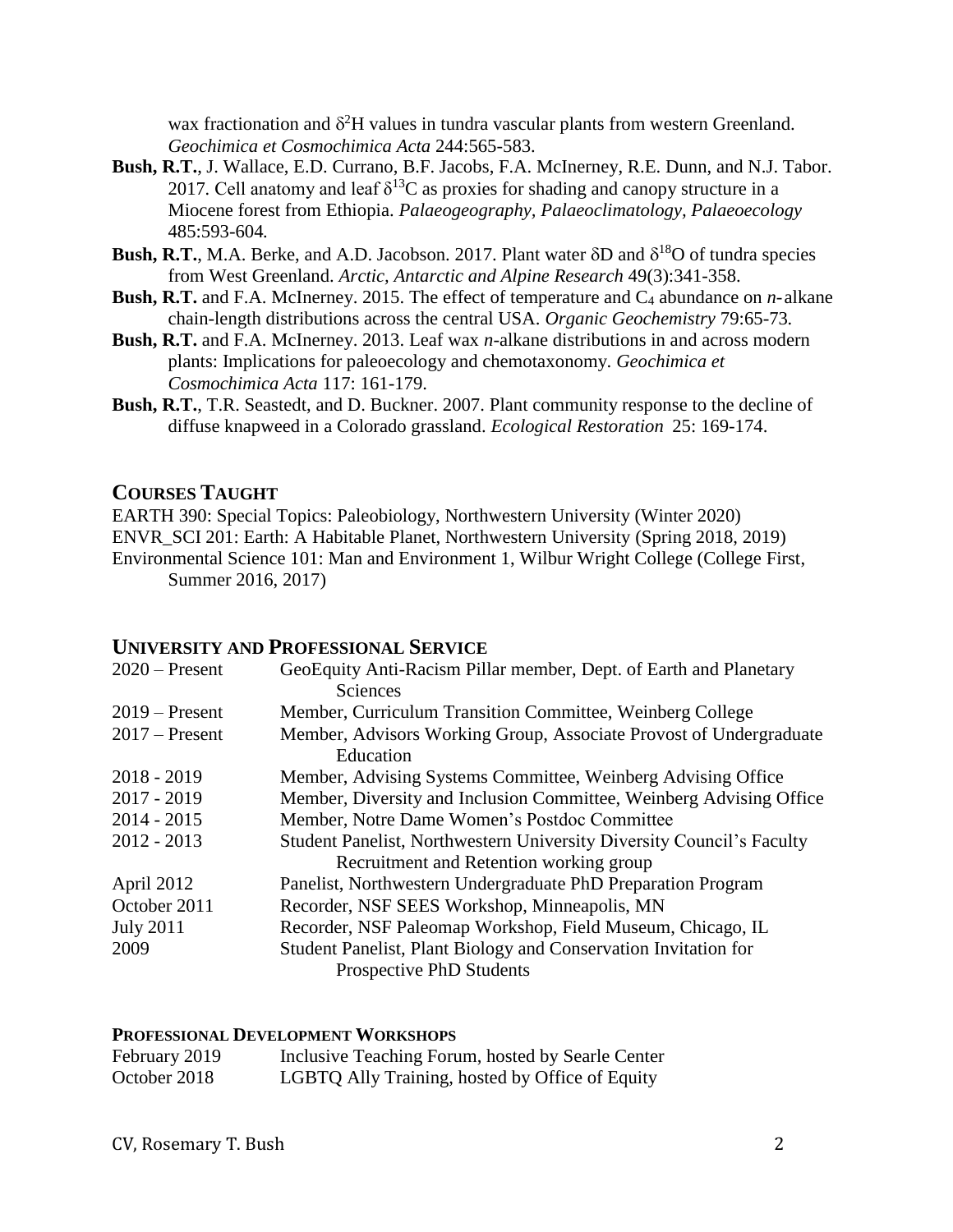# **ADDITIONAL TEACHING AND ADVISING**

| 2019-2020        | Faculty adviser for SESP 298 Alternative Spring Break, The Farm (Winter 2020)      |
|------------------|------------------------------------------------------------------------------------|
| Winter 2020      | ENVR SCI 399: Independent Research, Julia Ansolabehere                             |
| <b>Fall 2019</b> | ENVR SCI 399: Independent Research, Julia Ansolabehere                             |
| $2018 - 2019$    | Faculty adviser for SESP 298 Alternative Spring Break Mission: Wolf (Winter        |
|                  | 2019, and Winter 2020)                                                             |
| 2018             | Faculty adviser for undergraduate Amy Rogin, during her summer research on         |
|                  | sustainability in Costa Rica through Community-Based Fellowship program,           |
|                  | <b>Buffett Institute</b>                                                           |
| $2014 - 2015$    | Supervised and trained 3 undergraduates and 2 graduate students, Notre Dame        |
| 2012             | Guest lecturer, Earth's Changing Climate (EARTH 316)                               |
| $2011 - 2012$    | Supervised undergraduate thesis work of Debra Chen                                 |
| $2009 - 2011$    | SERTS Workshop Leader for non-science major undergraduates                         |
|                  | Science and Engineering Research and Teaching Synthesis, EARTH 114                 |
| 2009             | <i>Teaching Assistant</i> , The Ocean, The Atmosphere, and Our Climate (EARTH 106) |
| $2009 - 2010$    | Supervised undergraduate thesis work of John Kapnick                               |
| 2008             | Supervised NSF REU student Kathleen Quigley                                        |
| 2008             | <i>Teaching Assistant</i> , Plant-People Interactions (BIOL_SCI 104)               |
| $2007 - 2008$    | Supervised undergraduate thesis work of Benjamin Farah                             |
|                  |                                                                                    |

# **GRANT AND MANUSCRIPT REVIEWS**

NASEM Gulf Research; NSF; Nature Geoscience; Organic Geochemistry; Quaternary Science Reviews; Annals of Botany; Geochimica et Cosmochimica Acta; Oecologia; Palaeoecology, Palaeoclimatology, Palaeogeography; Chemical Geology; Journal of Quaternary Science

# **ADDITIONAL PROFESSIONAL WRITING**

Bush, R.T. 2018. *Perspectives on Reproducibility and Replication of Results in Climate Science*; background paper used in drafting the report National Academies of Sciences, Engineering, and Medicine. 2019. *Reproducibility and Replicability in Science.* Washington, DC: The National Academies Press. [https://doi.org/10.17226/25303.](https://doi.org/10.17226/25303) Link: [https://www.nap.edu/resource/25303/Reproducibility%20and%20Replication%20in%20](https://www.nap.edu/resource/25303/Reproducibility%20and%20Replication%20in%20Climate%20Science.pdf) [Climate%20Science.pdf.](https://www.nap.edu/resource/25303/Reproducibility%20and%20Replication%20in%20Climate%20Science.pdf)

# **RESEARCH GRANTS AND AWARDS**

| Summer URAP, Northwestern Office of Undergraduate Research                 | April 2019       |
|----------------------------------------------------------------------------|------------------|
| GSA Travel Grant, Annual Meeting (Charlotte, NC)                           | October 2012     |
| AWG Sand Student Research Presentation Travel Award                        | September 2012   |
| Sigma Xi Grant-in-Aid of Research                                          | April 2012       |
| The Paleontological Society Mid-America Outstanding Student Research Award | April 2012       |
| Runner-up prize from AWG Takken Student Award                              | September 2011   |
| Lawrence L. Sloss Fund graduate research funding                           | June 2010        |
| EPA STAR (Science To Achieve Results) Graduate Fellowship                  | 2010-2013        |
| Conference Travel Grant, Northwestern University Graduate School           | 2009, 2010, 2011 |
| GSA Travel Grant, North-Central Section Meeting (Rockford, IL)             | March 2009       |

CV, Rosemary T. Bush 3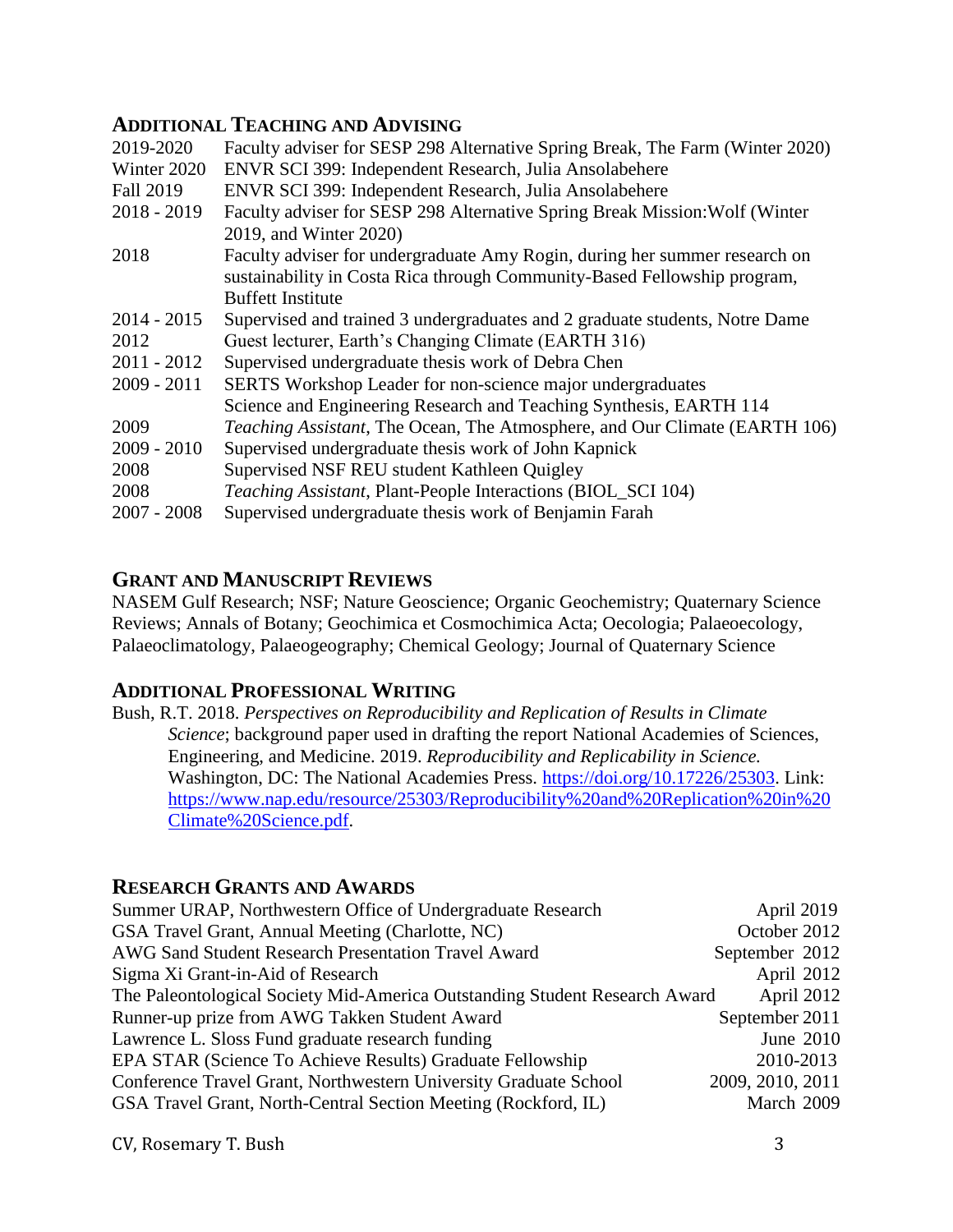| Northwestern University Plant Biology and Conservation Research Award  | September 2008 |
|------------------------------------------------------------------------|----------------|
| Northwestern University Travel Award in Plant Biology and Conservation | June 2008      |
| Center for Humans and Nature Climate Chaos Symposium Scholarship       | May 2008       |
| Northwestern University Plant Biology and Conservation Research Award  | February 2008  |
| Shaw Fellowship in Plant Biology and Conservation                      | 2006-2007      |

## **ACADEMIC AND TEACHING HONORS**

- 2015 Best Postdoctoral Science Presentation, Notre Dame Research Symposium
- 2011 Best Student Poster Presentation Award, Climate and Biota of the Early Paleogene Conference, Salzburg, Austria
- 2010 Marion Sloss Award for Outstanding Graduate Teaching Assistant, Department of Earth and Planetary Sciences, Northwestern University

## **CONFERENCE ABSTRACTS** (\* = STUDENT)

- Ansolabehere, J.\* and **R.T. Bush.** 2020. Cell wall undulation as shade proxy in *Cercidiphyllum japonicum* leaves. *North-Central Section of the Geological Sciences of America (Duluth, MN)*.
- Cernusak, Lucas. A., Adrià Barbeta, Rebekka Bögelein, **Rosemary T. Bush**, Juan Pedro Ferrio, Lawrence B. Flanagan, Arthur Gessler, Paula Martín-Gómez, Regina Hirl, Ansgar Kahmen, Claudia Keitel, Chun-Ta Lai, Niels Munksgaard, Daniel B. Nelson, Jerome Ogee, John S. Roden, Hans Schnyder, Steven Voelker, Lixin Wang, Hilary Stuart-Williams, Lisa Wingate, Wusheng Yu, Liangju Zhao, and Matthais Cuntz. 2019. The dominant environmental driver of leaf water stable isotope enrichment differs for  ${}^{2}H$ compared to <sup>18</sup>O. *American Geophysical Union Fall Meeting (San Francisco, CA).*
- McInerney, F.A., **R.T. Bush**, A.A. Baczynski, J.W. Andrae, E. Bunney, and S. Howard. October 2017. Why do leaf wax *n*-alkane distributions change during the Paleocene-Eocene Thermal Maximum? *Geological Society of America Annual Meeting (Seattle, WA).*
- **Bush, R.T.**, E.D. Currano, B.F. Jacobs, F.A. McInerney, R.E. Dunn, and N.J. Tabor. 2017. Bringing leaf shade proxies into the light: what do undulation index and leaf  $\delta^{13}C$  mean in a fossil forest? *Geological Society of America Annual Meeting (Seattle, WA).*
- Barclay, R.S., **Bush, R.T.**, Baczynski, A.A., France, C., and Wing, S.L. October 2016. Constraining the drivers of variance in leaf  $\delta^{13}$ C in fossil *Ginkgo adiantoides* and extant *Ginkgo biloba*: Canopy effect or diagenesis?. *Geological Society of America Annual Meeting (Denver, CO).*
- **Bush, R.T.**, Wallace, J.R., Currano, E., Jacobs, B.F., McInerney, F.A., Dunn, R.E., and Tabor, N.J. October 2016. Leaf carbon isotopes and cell anatomy as indicators of indicators of shading and canopy structure in a Miocene forest from Ethiopia. *Geological Society of America Annual Meeting (Denver, CO).*
- Berke, M.A., **Bush, R.T.**, Cartagena Sierra, A., Cheah, D., Costello, C., Muldoon, T. and Tillema, M. December 2015. Environmental and physiological controls on plant leaf wax D from western Greenland. *American Geophyisical Union Fall Meeting (San Francisco, CA).*
- **Bush, R.T.** and Berke, M.A. 13-18 September 2015. Stable isotopes in plant waters from western Greenland. *27th International Meeting on Organic Geochemistry (Prague, Czech*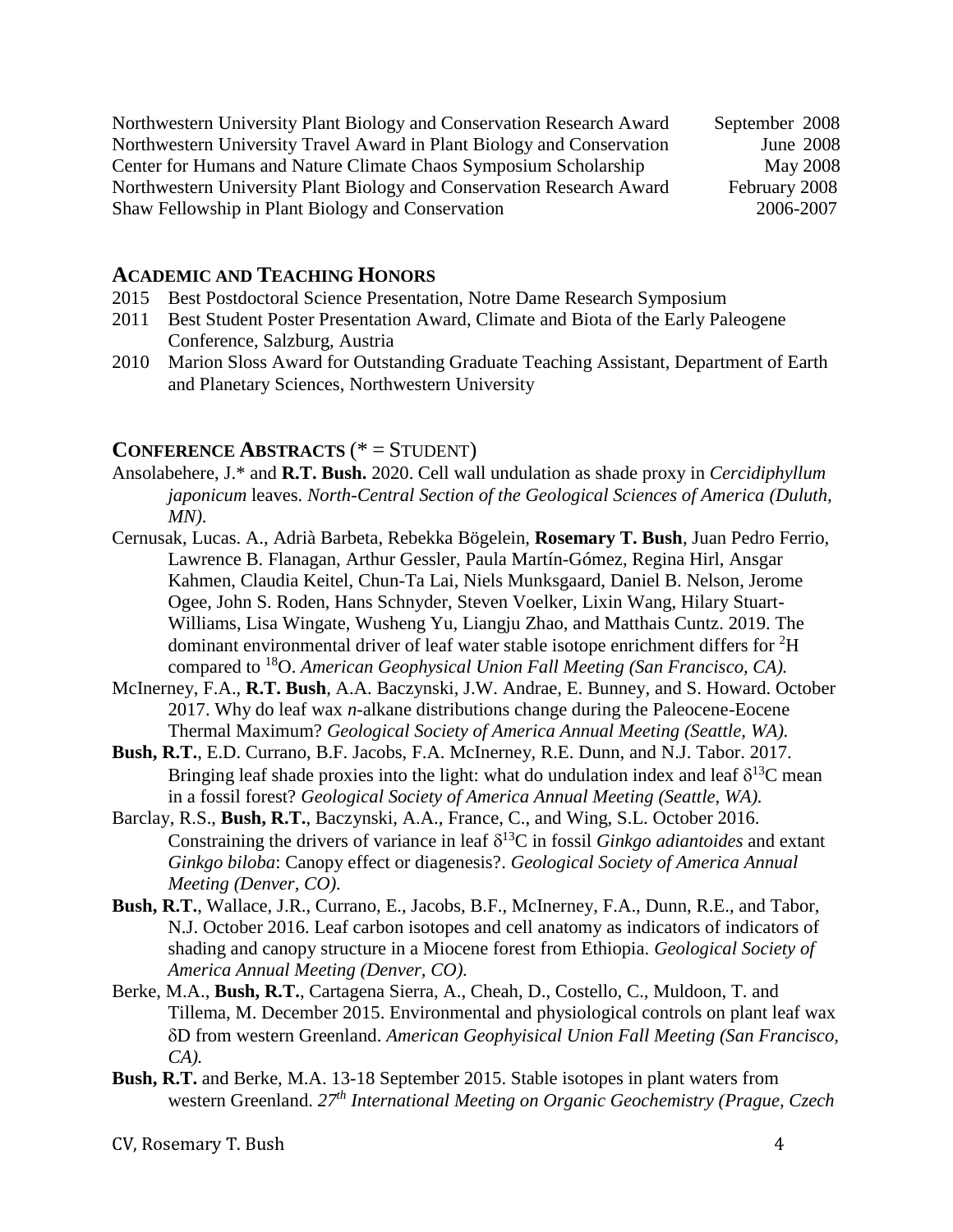*Republic).*

- **Bush, R.T.,** Diefendorf, A.F., Wing, S.L., and McInerney, F.A. December 2013. Influences of floral composition and environment on plant biomarkers across a Cretaceous landscape (Big Cedar Ridge). *American Geophysical Union Fall Meeting (San Francisco, CA).*
- McInerney, F.A., **Bush, R.T.**, and Baczynski, A.A. October 2013. Do leaf wax lipids record plant community change or climate change? *14th Conference on Australasian Vertebrate Evolution, Paleontology, and Systematics (Adelaide, Australia).*
- McInerney, F.A., **Bush, R.T.**, and Baczynski, A.A. January 20-25, 2013. Can leaf wax *n*-alkane distributions be used to reconstruct plant communities? Oral presentation. *Southern Connections Congress (Dunedin, New Zealand)*.
- McInerney, F.A., **Bush, R.T.**, Baczynski, A. A., Wing, S. L., Kraus, M. J., and Bloch, J. I. December 2012. Do Palaeocene-Eocene Thermal Maximum HMW n-alkanes record plant community change or climate change? Oral presentation. *Australian Organic Geochemistry Conference (Sydney, Australia).*
- **Bush, R.T.**, A.A. Baczynski, F.A. McInerney, D. Chen. 3 December 2012. Re-assessing the role of plant community change in the PETM *n*-alkane record. *American Geophysical Union Fall Meeting (San Francisco, CA).*
- **Bush, R.T.**, F.A. McInerney, D. Chen. 4 November 2012. Do plant *n*-alkane distributions record climate more than plant type? Oral presentation. *Geological Society of America Annual Meeting (Charlotte, NC).*
- **Bush, R.T.**, F.A. McInerney, and S.L. Wing. December 2011. Fidelity of fossil *n*-alkanes from leaf to paleosol and applications to the Paleocene-Eocene Thermal Maximum. Poster presentation. *American Geophysical Union Fall Meeting (San Francisco, CA).*
- **Bush, R.T.**, F.A. McInerney, and S.L. Wing. 6-8 June 2011. Composition of *n*-alkanes in individual fossil leaves from the Paleocene-Eocene Boundary. Poster presentation. *Climate and Biota of the Early Paleogene (Salzburg, Austria).*
- **Bush, R.T.** and F.A. McInerney. 14 December 2010. Variations in *n*-alkane distributions in modern plants: Questioning applications of *n*-alkanes in chemotaxonomy and paleoecology. Poster presentation. *American Geophysical Union Fall Meeting (San Francisco, CA).*
- **Bush, R.T.** and F.A. McInerney. 18 December 2009. Re-evaluating the isotopic divide between angiosperms and gymnosperms using *n*-alkane  $\delta^{13}$ C values. Oral presentation. *American Geophysical Union Fall Meeting (San Francisco, CA).*
- **Bush, R.T.** and F.A. Smith. 3 April 2009. Molecular variation in leaf wax *n*-alkanes and chemotaxonomic implications for the PETM. Oral presentation. *Geological Society of America North-Central Section Meeting, Session T14 (Rockford, IL).*
- **Bush, R.T.** and F.A. Smith. 5 October 2008. Chemotaxonomy of *n*-alkanes in epicuticular leaf waxes of modern angiosperms and gymnosperms: Applications to the Paleocene-Eocene thermal maximum. Poster presentation. *Geological Society of America Joint Meeting, Session 153 (Houston, TX).*

## **EDUCATIONAL OUTREACH AND COMMUNITY SERVICE**

| <i>Judge</i> , Invention Convention for $6th$ through $8th$ grade students | April 2017         |
|----------------------------------------------------------------------------|--------------------|
| Martin Luther King Jr. Literary and Fine Arts Middle School, Evanston, IL  |                    |
| Library Exhibit, "2° and You: An NU Approach to Climate Change"            | January-March 2014 |